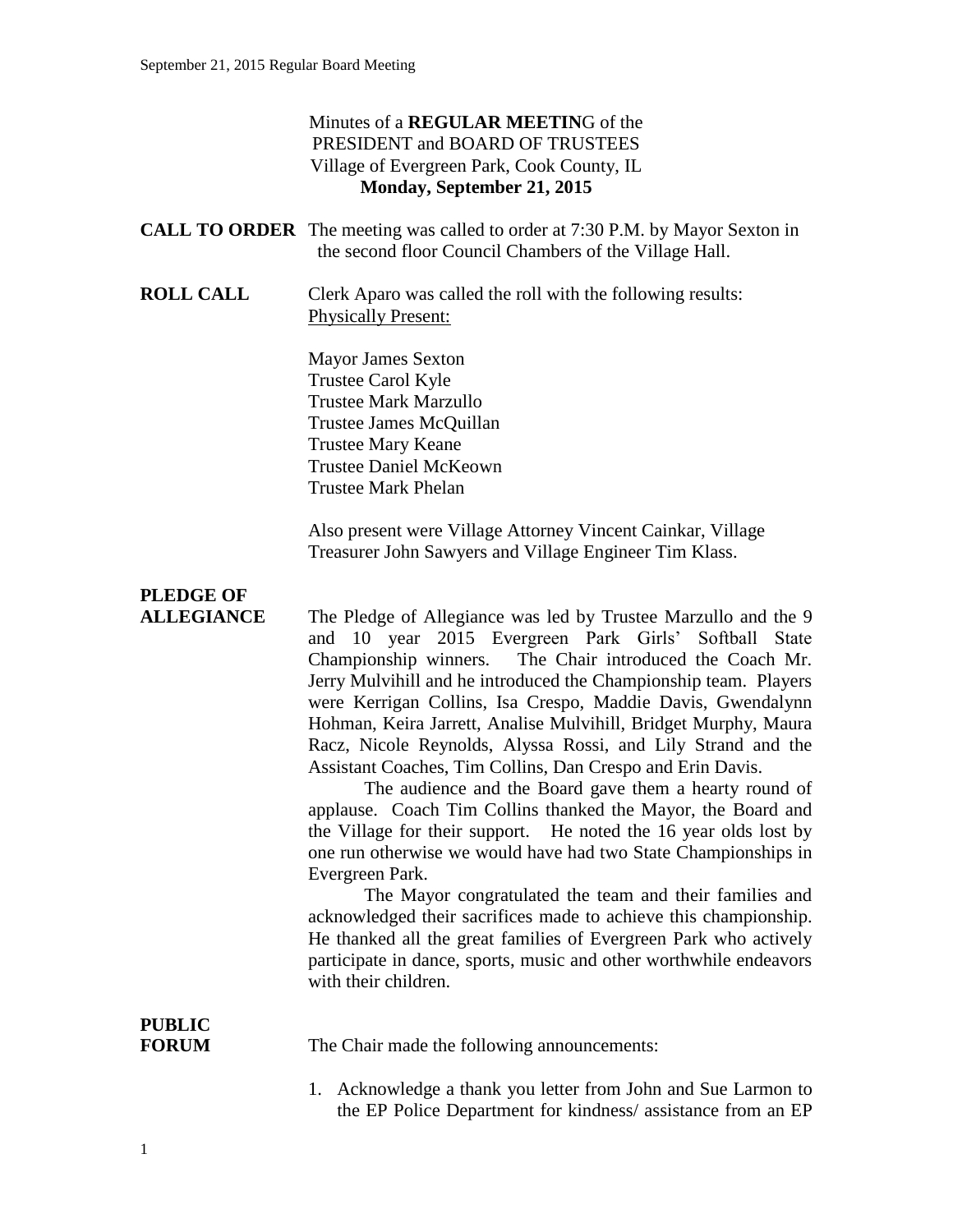Patrol Officer when their 93-year old mother recently experienced a flat tire on her vehicle.

- 2. E-Waste report for August 2015 9,700 pounds of E-Waste was recycled.
- 3. The annual Village Hot Rod Classic Car Show is Friday, September 25, 2015 from 3-10 p.m. at Yukich Fields. Proceeds benefit the "My Mary Cate Organization". Trustee Keane thanked all the Departments for their help with this event.
- 4. The Recreation Department Cande4llight Theater will present the original drama "The Summer was Young". There will be two performances only- Saturday, September 26, at 7 p.m. and Sunday, September 27, at 3:00 p.m. Tickets are available at the Community Center. Thanks to our own Glenn Pniewski for producing.
- 5. One of our own, Perry Danos will return to Evergreen Park for a free musical concert on Sunday, October 4, 2015 at 4:00 p.m.
- 6. Golf Driving range is open and will close on October 18, 2 015.
- 7. Farmers Market continues every Thursday until October 29, 2015.
- 8. The Street Department reports a harvest of 751 pounds of produce were donated to the Evergreen Park Food Pantry. The Chair thanked everyone for their efforts especially the student helpers and Pat Cozzi from Central School and noted the produce came from the new park and the 92nd /Turner plots.

## **OPEN PUBLIC** AUDIENCE NONE.

# **REGULAR**

**AGENDA** Motion by Trustee Phelan second by Trustee McKeown to waive the reading of the minutes of the September 8, 2015 Regular Meeting of the President and Board of Trustees and approved as presented was passed by unanimous voice vote and so ordered by the Chair.

## **ZBA MINUTES**

**SEPT. 8, 2015** Motion by Trustee Kyle second by Trustee McQuillan to waive the reading of the minutes of the September 8, 2015 of the Evergreen Park Zoning Board of Appeals and concur with their recommendation to approve the porch extension /enclosure for the Cihocki Residence at 10022 S. Spaulding. Upon roll call, voting YES: Trustees Kyle, Marzullo, McQuillan, Keane, McKeown and Phelan; voting NO: NONE. The motion was passed and so ordered by the Chair.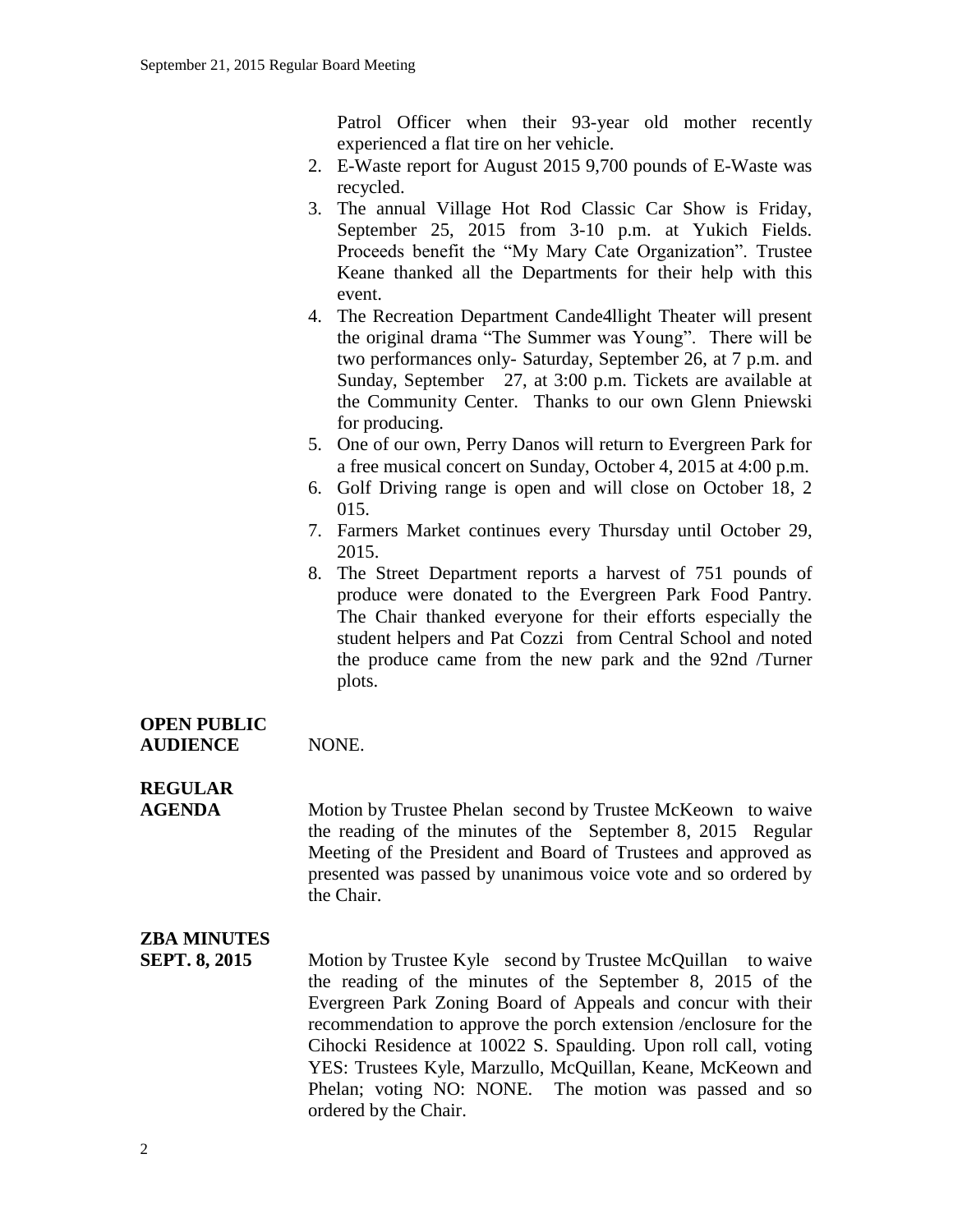#### **RESOLUTION**

**NO. 22-2015** Motion by Trustee Phelan second by Trustee Keane, to approve **Resolution NO. 22-2015** with expenditures of the General Corporate Fund of \$ 257,961.03 and the Sewer and Water Fund in the amount of \$ 204,532.75 and the Capital Improvement Fund, \$ 53,773.98, the Street Bond Fund, \$ 6,500.00 for a total of \$ 522,767.76. Upon roll call, voting YES: Trustees Marzullo, McQuillan, Keane, McKeown, Phelan and Kyle; voting NO: NONE. The motion was passed and so ordered by the Chair.

## **TREASURER'S**

**REPORT** Motion by Trustee Marzullo second by Trustee McQuillan to approve the Village Treasurer's report for August 2015 with totals of \$6,228,964.71 in the General Fund and \$ 3,273,279.61 in the Sewer and Water Fund. The motion was passed by unanimous voice vote and so ordered by the Chair.

# **BUSINESS**

**CERTIFICATES** Motion by Trustee McKeown second by Trustee Kyle to approve the business license application for **SUELLEN KELLY**  BERGERSON, LTD. To conduct a law office located at 3502 W. 95<sup>th</sup> Street in Evergreen Park. Upon roll call, voting YES: Trustees McQuillan, Keane, McKeown, Phelan, Kyle and Marzullo; voting NO: NONE. The motion was passed and so ordered by the Chair.

> Motion by Trustee Kyle second by Trustee Keane to approve the business license application for **HALLOWEEN CITY** to conduct seasonal sales of Halloween costumes and decorations located at 2500 W. 94<sup>th</sup> Street (former Anna Linens) in Evergreen Park. Upon roll call, voting YES: Trustees Keane, McKeown, Phelan, Kyle, Marzullo, and McQuillan, voting NO: NONE. The motion was passed and so ordered by the Chair.

# **ORDINANCE**

**NO. 23-2015** Motion by Trustee Kyle second by Trustee Phelan to approve **ORDINANCE N0. 23-2015,** "**AN ORDINANCE OF THE VILLAGE OF EVERGREEN PARK APPROVING A REAL ESTATE SALE OF THE PROPERTY LOCATED AT 10258 S.TURNER AVENUE, EVERGREEN PARK, ILLINOIS."** The Chair stated this is a small unbuildable 20 foot lot to the south of a residential property which the owners are purchasing for \$5,000.00 from the Village. This purchase returns the property to the tax rolls and gives the owners a little more yard space. Upon roll call, voting YES: Trustees McKeown, Phelan, Kyle, Marzullo, McQuillan and Keane; voting NO: NONE. The motion was passed and so ordered by the Chair.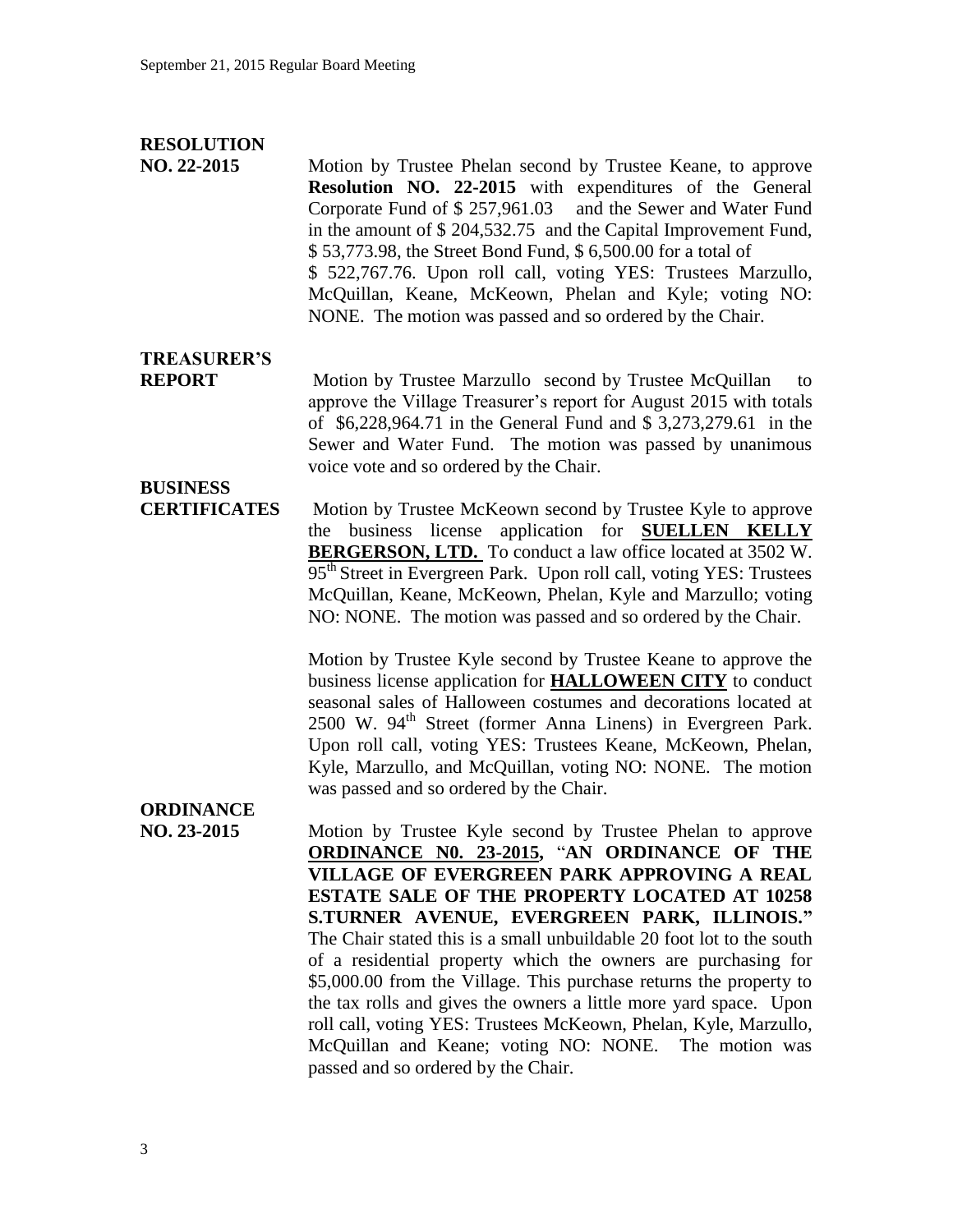## **RESOLUTION**

**NO. 7-2015** Motion by Trustee Phelan second by Trustee Marzullo to approve **RESOLUTION NO. 7-2015,** "*A RESOLUTION DIRECTING AND AUTHORIZING THE SUBMITTAL OF THE 2015 COMMUNITY DEVELOPMENT BLOCK GRANT PROGRAM SUBRECIPIENT AGREEMENT FOR PROJECT NO. 1507-013."* The Chair thanked Commissioners John Daley and Stanley Moore for their help in acquiring the \$100,000 in funds for the 2015 CDBG (Community Development Block Grant) which will be used for sewer lining. Upon roll call, voting YES: Trustees Phelan, Kyle, Marzullo, McQuillan, Keane and McKeown; voting NO: NONE. The motion was passed and so ordered by the Chair.

### **PROCLAMATION**

**DAR 125 Years** Motion by Trustee Marzullo second by Trustee Kyle to approve the *Proclamation "Honoring the Daughters of the American Revolution's 124 years of Service to America."* Upon roll call, voting YES: Trustees Kyle, Marzullo, McQuillan, Keane, McKeown and Phelan; voting NO: NONE. The motion was passed and so ordered by the Chair.

# **ENGINEER'S**

**REPORT** Tim Klass had no report.

## **ATTORNEY'S**

**REPORT** Vince Cainkar had no report.

**BIDS** Motion by Trustee Phelan second by Trustee Kyle to approve the request from PW Director Lorenz to award Sheridan Plumbing of Bedford Park the low bid of \$39,950.00 for the sewer jetting and cleaning of 105 storm catch basins and 11,000 feet of various storm sewers in the NE Quadrant. This is a budgeted item. Upon roll call, voting YES: Trustees Marzullo, McQuillan, Keane, McKeown, Phelan and Kyle; voting NO: NONE. The motion was passed and so ordered by the Chair.

### **MISC.** The Chair noted he approved a request for off street parking for Queen of Martyrs for their annual carnival.

The Chair stated the barn project is on hold for the new park until the money comes through from the \$500,000 in Springfield grants.

He also received a memo from PW Director Lorenz quoting the price of salt from Illinois Central Management Services, state contract is \$61.65 compared to last year price of \$47.17 per ton.